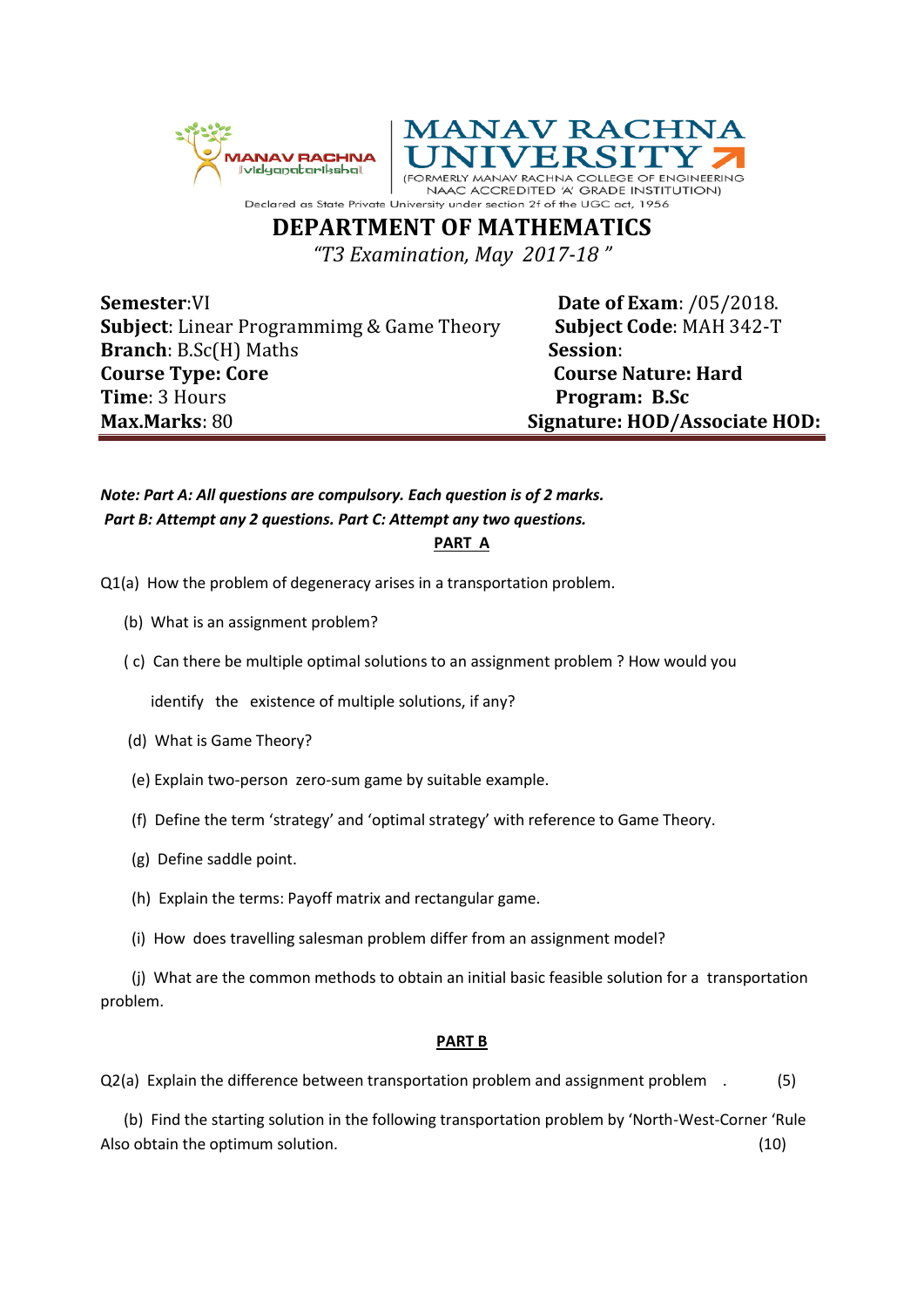|          | − |  | Available |
|----------|---|--|-----------|
|          |   |  |           |
| J٦       |   |  |           |
| ډر       |   |  |           |
| U4       |   |  |           |
| Required |   |  |           |

Q3 (a) Using the following cost matrix, determine (10)

- (i) Optimal job assignment
- (ii) The cost of assignments

| $Mechanic/Job$ 1 |  |  |  |
|------------------|--|--|--|
|                  |  |  |  |
|                  |  |  |  |
|                  |  |  |  |
|                  |  |  |  |
|                  |  |  |  |

(b) Give the mathematical formulation of an assignment problem. (5)

Q4 (a) Give the mathematical formulation of transportation problem. (5)

 (b) A machine operator processes five types of items on his machine each week, and must choose a sequence for them. The set-up cost per change depends on the item presently on the machine and the set-up to be made according to the following table: (10) (10)

|                         | A | B |  |  |
|-------------------------|---|---|--|--|
| From<br>item/To<br>item |   |   |  |  |
|                         |   |   |  |  |
|                         |   |   |  |  |
|                         |   |   |  |  |
|                         |   | h |  |  |
|                         |   |   |  |  |
|                         |   |   |  |  |

If he processes each type of item once and only once each week, how should he sequence the items on his machine in order to minimize the total set-up cost ?

## **PART C**

Q5. Solve (3x3)game by the simplex method of linear programming whose payoff matrix is given below

| Player A/Player B |  |  |
|-------------------|--|--|
|                   |  |  |
|                   |  |  |
|                   |  |  |

(15)